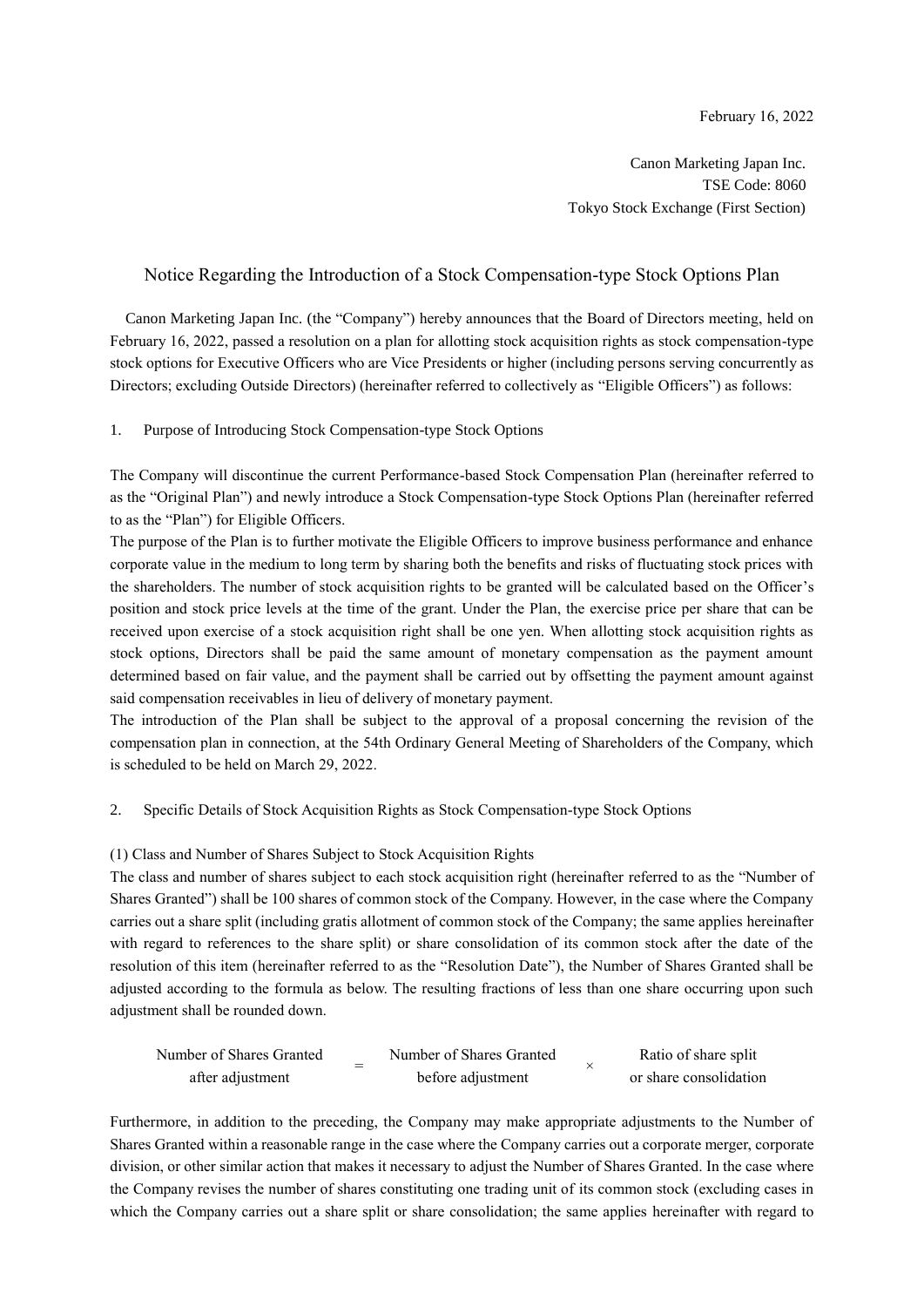references to the revision of the number of shares constituting one trading unit) after the Resolution Date, with regard to the stock acquisition rights whose issue is resolved by the Board of Directors after the effective date of the revision of the number of shares constituting one trading unit, the Company may make reasonable adjustments to the Number of Shares Granted according to the ratio of the revision of the number of shares constituting one trading unit, while also reasonably adjusting the total number of stock acquisition rights according to such an adjustment ratio.

## (2) Total Number of Stock Acquisition Rights

The maximum limit on the total number of stock acquisition rights to be allotted to Directors within one year from the date of the General Meeting of Shareholders with respect to each fiscal year shall be 1,000.

## (3) Payment Amount for Stock Acquisition Rights

The payment amount for each stock acquisition right shall be the amount determined by the Board of Directors based on the fair value of the stock acquisition right calculated by means of fair calculation formulas, such as the Black-Scholes Model, at the time of allotment of stock acquisition rights.

## (4) Amount of Property to be Contributed upon Exercise of Stock Acquisition Rights

The payment amount per share that may be delivered by exercising each stock acquisition right shall be one yen, and the amount of property to be contributed upon the exercise of each stock acquisition right shall be the amount calculated by multiplying this amount by the Number of Shares Granted.

## (5) Period during which Stock Acquisition Rights May be Exercised

The period during which stock acquisition rights may be exercised shall be a period within 30 years from the day following the allotment day of the stock acquisition rights.

(6) Restrictions on the Acquisition of Stock Acquisition Rights by Means of Transfer Acquisitions of stock acquisition rights by means of transfer shall require the approval of the Board of Directors.

(7) Conditions for the Exercise of Stock Acquisition Rights

Persons in receipt of stock acquisition rights:

(a) may exercise their stock acquisition rights within the range of 0% to 100% according to the degree of achievement of "Management indicators set by the Company including consolidated profit before income taxes" in the business year that includes the allotment day; and

(b) in principle, (i) may exercise all the stock acquisition rights in their entirety within a period of 10 days from the day immediately following the day when they cease to be Eligible Officers (the next business day, if the tenth day is a holiday), and (ii) in the event that the Company recognizes any acts by the Eligible Officers that are in violation of laws and regulations or misconduct in the course of their duties, acts conflicting with the duty of due diligence or duty of loyalty, or any other act equivalent thereto, or if they are deemed to have resigned without good cause, the Company may limit the number of stock acquisition rights that may be exercised by the said holder of the stock acquisition right, subject to a resolution of the Board of Directors of the Company. In this case, the said holder of the stock acquisition rights may not exercise stock acquisition rights in a quantity exceeding such limit.

# (8) Matters Regarding the Acquisition of Stock Acquisition Rights

In the event that a proposal for a merger agreement whereby the Company becomes a disappearing company, a proposal for a corporate division agreement or a corporate division plan whereby the Company becomes a split company, or a proposal for a share exchange agreement or a share transfer plan whereby the Company becomes a wholly-owned subsidiary, is approved by a General Meeting of Shareholders of the Company (or by resolution of the Board of Directors of the Company, if resolution by a General Meeting of Shareholders is not required), the Company may acquire the stock acquisition rights without consideration, on a date separately determined by the